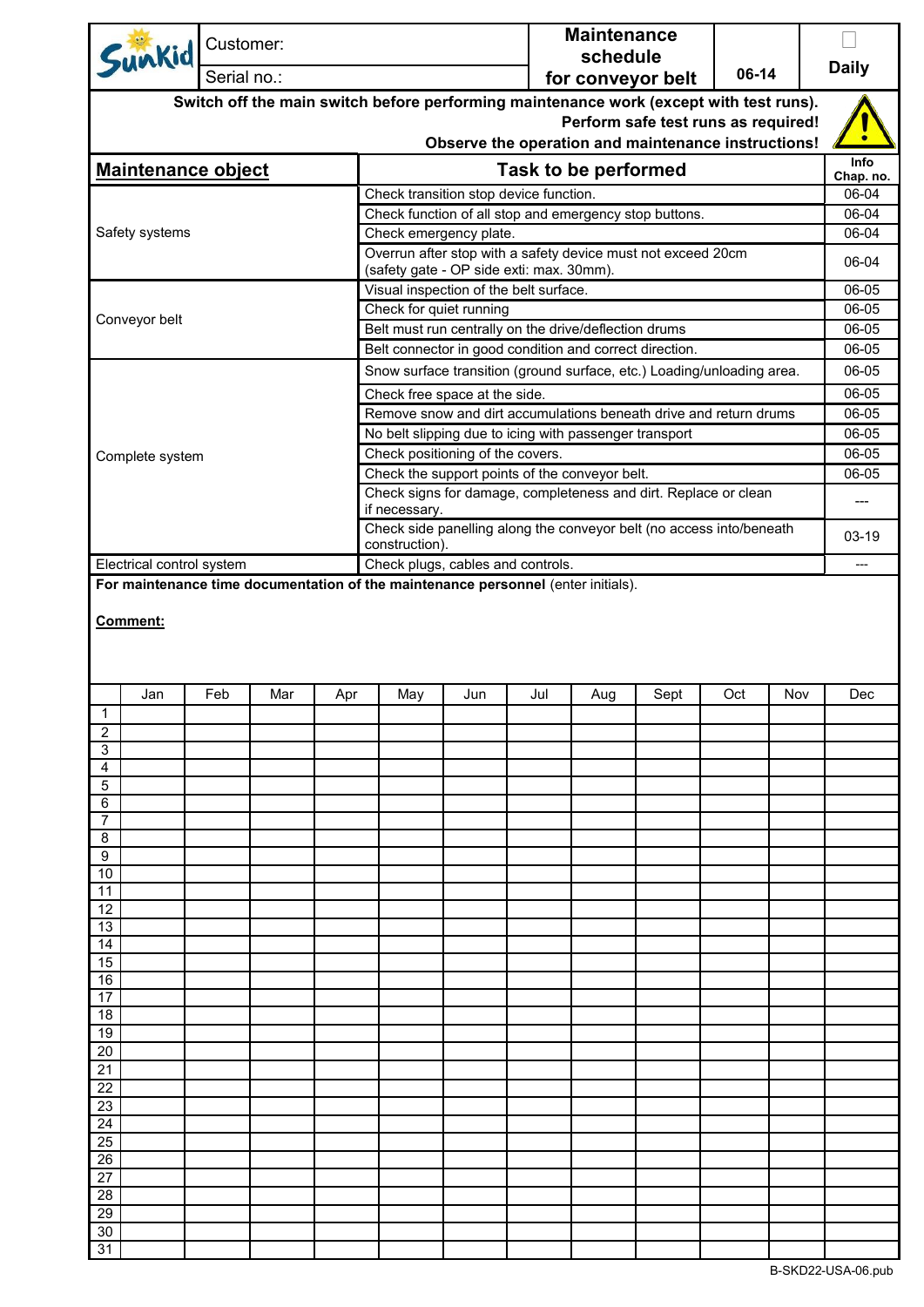|                           | Customer: |                            |     |                                                                                |                                                                                                                      | <b>Maintenance</b><br>schedule |                      |                                     |     |     |                   |
|---------------------------|-----------|----------------------------|-----|--------------------------------------------------------------------------------|----------------------------------------------------------------------------------------------------------------------|--------------------------------|----------------------|-------------------------------------|-----|-----|-------------------|
| Sunkid                    |           | for conveyor belt<br>06-15 |     |                                                                                |                                                                                                                      |                                |                      | <b>Monthly</b>                      |     |     |                   |
|                           |           |                            |     |                                                                                | Switch off the main switch before performing maintenance work (except with test runs).                               |                                |                      | Perform safe test runs as required! |     |     |                   |
|                           |           |                            |     |                                                                                | Observe the operation and maintenance instructions!                                                                  |                                |                      |                                     |     |     |                   |
| <b>Maintenance object</b> |           |                            |     |                                                                                |                                                                                                                      |                                | Task to be performed |                                     |     |     | Info<br>Chap. no. |
| Safety systems            |           |                            |     | Test backstop device                                                           |                                                                                                                      |                                |                      |                                     |     |     | 06-04             |
| Emergency stop devices    |           |                            |     |                                                                                | Check all safety equipment.                                                                                          |                                |                      |                                     |     |     | 06-04             |
|                           |           |                            |     | Check belt tension.                                                            |                                                                                                                      |                                |                      |                                     |     |     | 03-16             |
|                           |           |                            |     |                                                                                | Lubricate tension guide and screws.                                                                                  |                                |                      |                                     |     |     | 06-06             |
| Drive system              |           |                            |     |                                                                                | With reinforced bearing: visual inspection for grease leakage.                                                       |                                |                      |                                     |     |     | ---               |
|                           |           |                            |     |                                                                                | Grease bearings (with the exception of reinforced bearings)                                                          |                                |                      |                                     |     |     | 06-06             |
|                           |           |                            |     |                                                                                | with grease nipple (every 200 operating hours).<br>Check the tensioning device with the return station belt tension, |                                |                      |                                     |     |     |                   |
| Conveyor belt             |           |                            |     |                                                                                | re-tension if necessary.                                                                                             |                                |                      |                                     |     |     | $03 - 16$         |
|                           |           |                            |     |                                                                                | Visual inspection for wear (traces of wear, friction points, etc.)                                                   |                                |                      |                                     |     |     | $---$             |
| Return unit               |           |                            |     |                                                                                | OP snow plough: with the formation of sharp edges $\rightarrow$ grind away                                           |                                |                      |                                     |     |     | ---               |
|                           |           |                            |     |                                                                                | Extraordinary cleaning of moving parts                                                                               |                                |                      |                                     |     |     | ---               |
|                           |           |                            |     |                                                                                | Check the general condition (rust, worn/protruding parts,                                                            |                                |                      |                                     |     |     | ---               |
| Complete system           |           |                            |     |                                                                                | protruding fabric, sharp edges)                                                                                      |                                |                      |                                     |     |     |                   |
|                           |           |                            |     |                                                                                | Check plastic parts for wear                                                                                         |                                |                      |                                     |     |     | 06-02             |
|                           |           |                            |     | Check for loose screws<br>Check the functions of the system during a test run. |                                                                                                                      |                                |                      |                                     |     |     | $\overline{a}$    |
| Jan<br>Date:              | Feb       | Mar                        | Apr | May                                                                            | Jun                                                                                                                  | Jul                            | Aug                  | Sept                                | Oct | Nov | Dec               |
| Name:                     |           |                            |     |                                                                                |                                                                                                                      |                                |                      |                                     |     |     |                   |
|                           |           |                            |     |                                                                                |                                                                                                                      |                                |                      |                                     |     |     |                   |